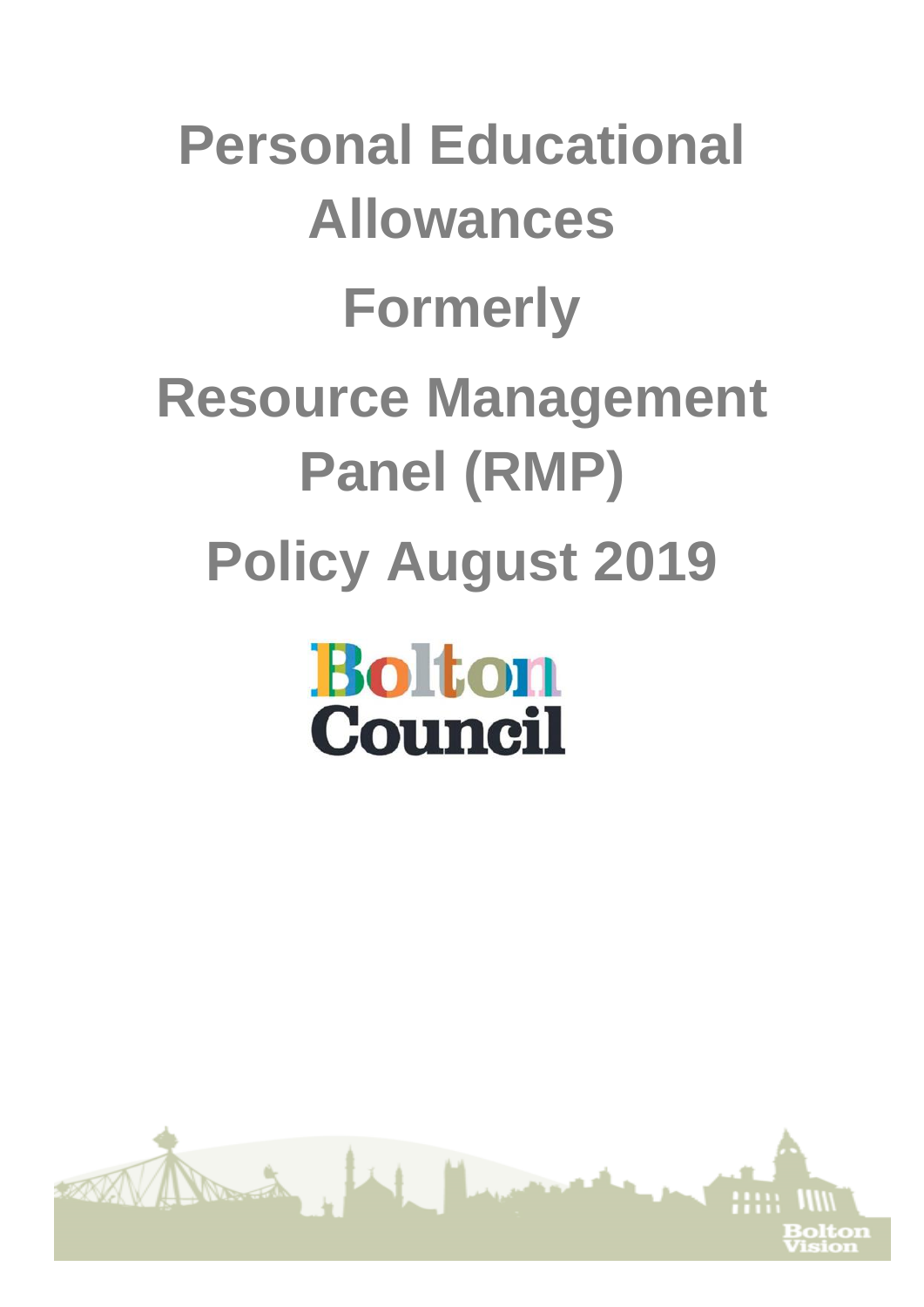#### **Introduction**

Personal Education Allowances (PEA) are intended to provide additional, personalised support to Looked After Children who have been identified as at risk of falling behind their peers in their education. Any support should be tailored to a child's individual needs. There is a commitment to consider Personal Education Allowances for all Looked After Children of statutory school age who are at risk of not reaching the national expected standards of attainment. The national standards are intended to help local authorities support the wide range of learning needs of [Looked After](http://www.proceduresonline.com/resources/keywords_online/nat_key/keywords/looked_after.html) Children and give them access to additional learning and development activities.

The allocation of PEA is no longer an entitlement for all and is granted in **exceptional** circumstances and will now only be accessible through the Personal Education Plan (PEP) process.

The primary use of PEA funding is to prevent Children and Young People in Care from falling behind their peers and to narrow the education gap.

*"…Personal education allowances are not intended to replace, duplicate or substitute the services or support that local authorities, schools, carers or other practitioners already provide for looked after children or as universal services for all children in their area. Personal education allowances are intended to provide additional, personalised support to looked-after-children who have been identified as at risk of not reaching expected standards of attainment. Support should be tailored to their individual needs."* Personal Education Allowances for Looked After Children: Statutory Guidance for Local Authorities (DCSF: 2008)

#### **Background**

Historically within Bolton Council Personal Education Allowances had been provided on applications to the Resource Management Panel (RMP).

Moving forward they will be allocated as Personal Education Allowances when applications for funding have been approved by the Virtual Head after agreement of the request has been discussed in the most recent PEP meeting.

#### **Use of Personal Education Allowances**

Personal Education Allowances are intended to pay for activities or resources which support the learning and development of a child in care, that a parent (rather than a school, local authority, or other service) would be expected to fund for a child who was not Looked After an example of this would be additional tutoring.

When considering how to use a Personal Education Allowance, we should think holistically about the needs of our Looked After Children and the barriers they may face with their learning. This application for additional support should be linked to the education objectives set out in a child's **[Personal Education Plan](http://www.proceduresonline.com/resources/keywords_online/nat_key/keywords/pers_education_plan.html)** (PEP).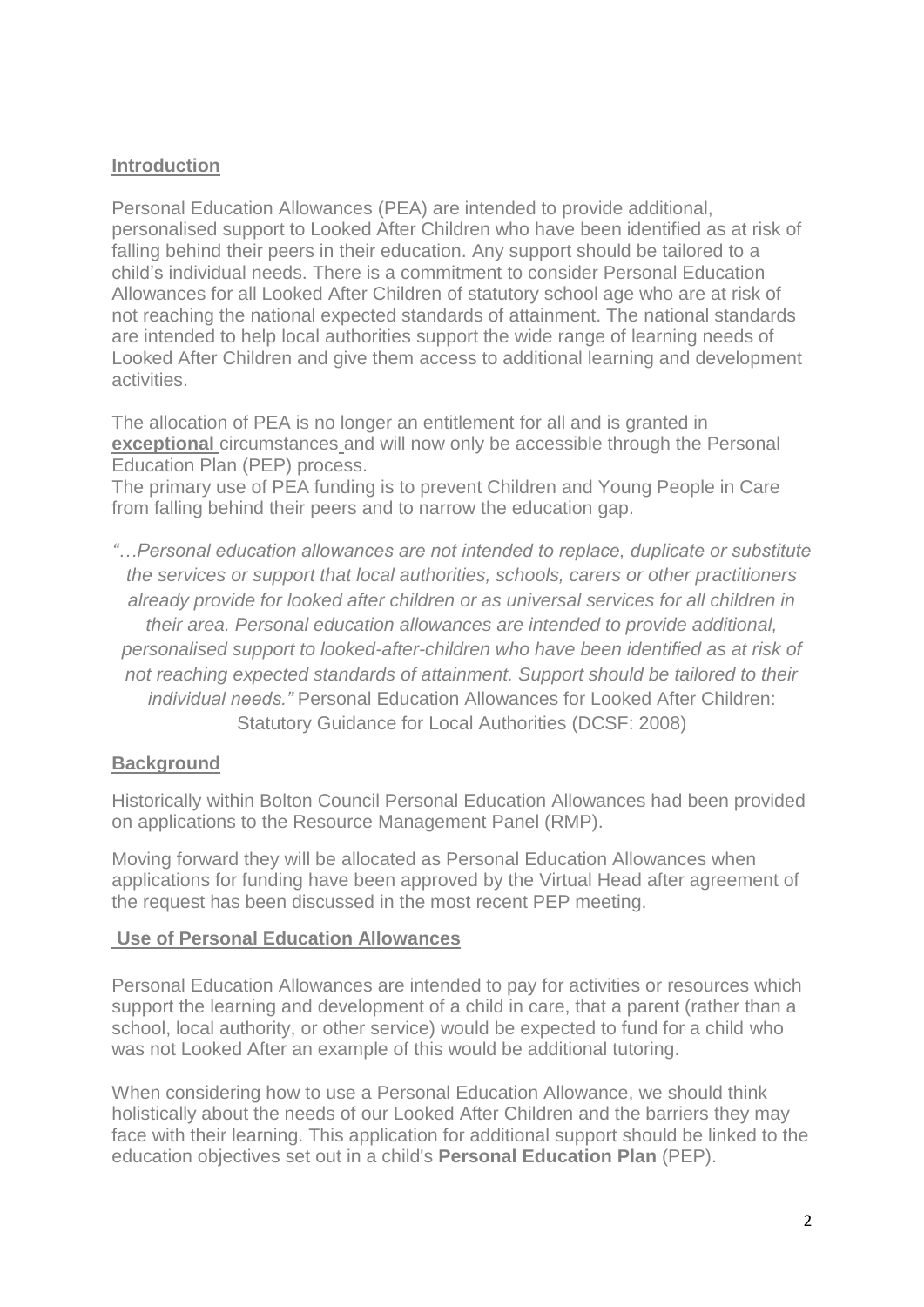Examples of the types of activities that a Personal Educational Allowance might be used to support include:

- Additional one to one tuition to support learning;
- Out of school learning and development that will build the child's self-esteem and confidence;
- Additional, personalised, educational trips and visits, for example to see a play that is being studied as part of the school curriculum;
- Learning resources and materials that the local authority does not expect to be covered by fostering allowances or children's homes fees;
- Wider activities that will benefit the child's learning and development; and
- Additional support for vocational training.

As a priority Personal Education Allowances should be provided for all Looked After Children who are not making sufficient progress and are at risk of not reaching the expected national standards of attainment. All children are expected to achieve at least:

- Level two in reading, writing and mathematics at key stage one;
- Level four in English, mathematics at key stage two;
- Level five in English, mathematics at key stage three; and
- Level 9-4 at GCSE including English and maths, or equivalent.

All children are expected to progress at least two national curriculum levels (or equivalent) in English and mathematics between each Key Stage from the age of 7 (in KS1 most children are expected to progress at least 1 level depending on their starting point). Personal education allowances can help ensure that Looked After Children are making progress with their education, irrespective of their absolute level of attainment. To support better prevention and early intervention, support should be provided at the earliest opportunity to Looked After Children at risk of not reaching the expected national standards.

When identifying which children are eligible for a Personal Education Allowance, the PEP must be used for monitoring the educational progress of the Looked After Children. Attention should be paid to the needs of particularly vulnerable groups of Looked After Children, including children who:

• Have recently become Looked After;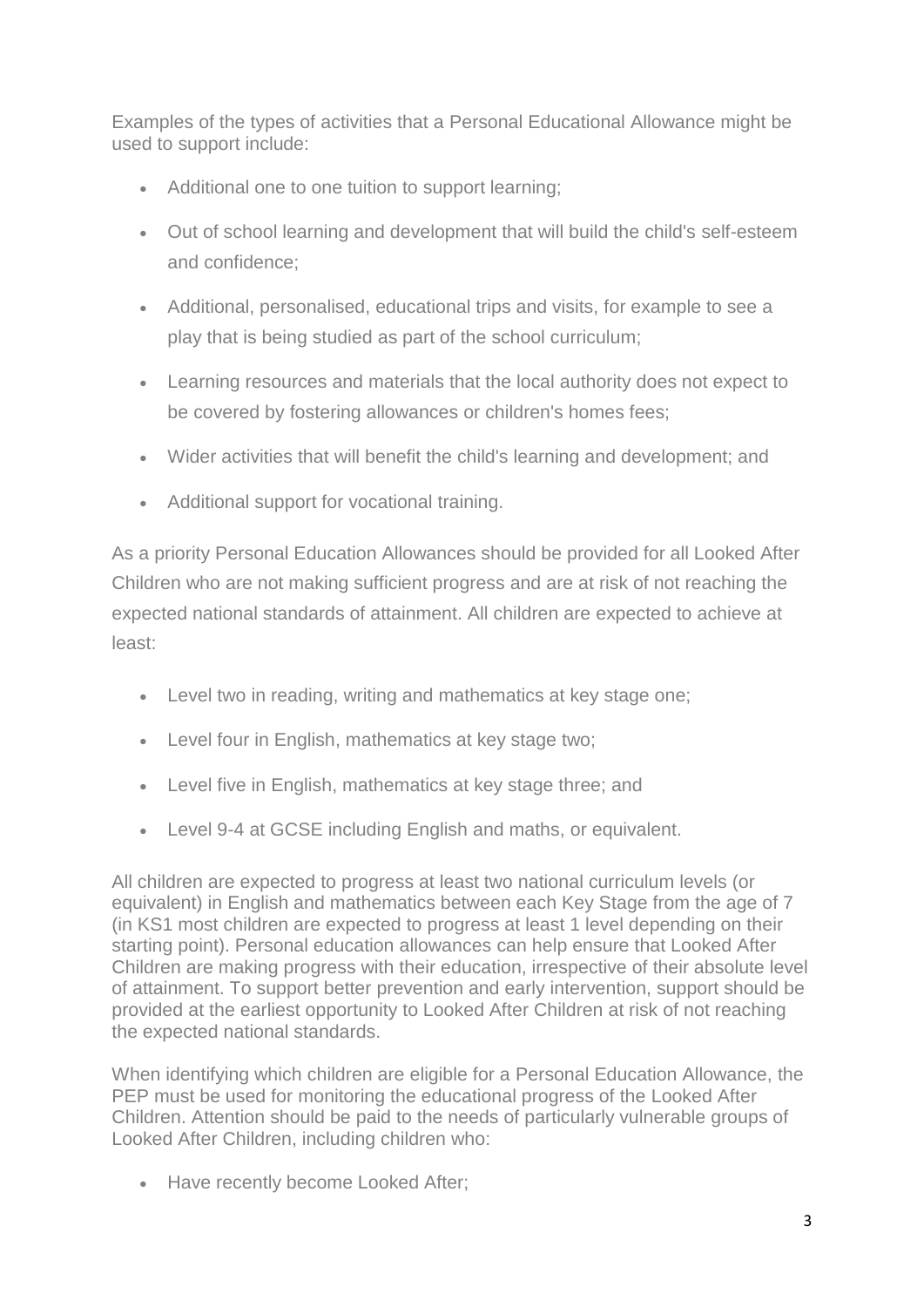- Have experienced repeated episodes of care;
- Are placed out of authority:
- Are in residential children's homes;
- Have moved schools mid-year;
- Are not in mainstream education (e.g. children in pupil referral units); and
- Have additional learning needs or Special Educational Needs (although the Personal Educational Allowance must not replace the support provided through school action, school action plus or an **[Education, Health and Care](http://trixresources.proceduresonline.com/nat_key/keywords/ed_health_care_plan.html)  [Plan](http://trixresources.proceduresonline.com/nat_key/keywords/ed_health_care_plan.html)**) or other support routes.

#### **Applying for a Personal Education Allowance**

A request form (Appendix A) should be completed by the social worker and signed off by their line manager. This can then be forwarded to the Virtual Head via the Virtual School inbox. Requests will be either approved or declined within four weeks of making the request. The PEP should clearly identify what the needs of the individual child/young person are and why these cannot be met through other sources of funding e.g. PPG+, Foster Carer Allowance, 16-19 bursary, Training Allowance, DLA, EHCP, School action Plus etc.

#### **Monitoring of outcomes**

The PEP should clearly identify the outcomes of any additional resource for each individual child and how this has made a difference to their educational attainment.

The Virtual School Headteacher will produce a report on the allocation and impact of the PEA allocations for the Virtual School Executive Board (bi-monthly) and to the Corporate Parenting Board. Should it become evident that the PEA allocation of an individual Child /young Person in care is not achieving the expected outcome, in the case of "recurring costs" (as opposed to one-off costs), the payments will be stopped and alternative interventions should be considered.

Independent Reviewing Officers Are required to monitor the outcomes from the PEP document and make recommendations on any attainment gaps and potential need for additional support.

Mikaela Wallace-Bannon – Virtual Head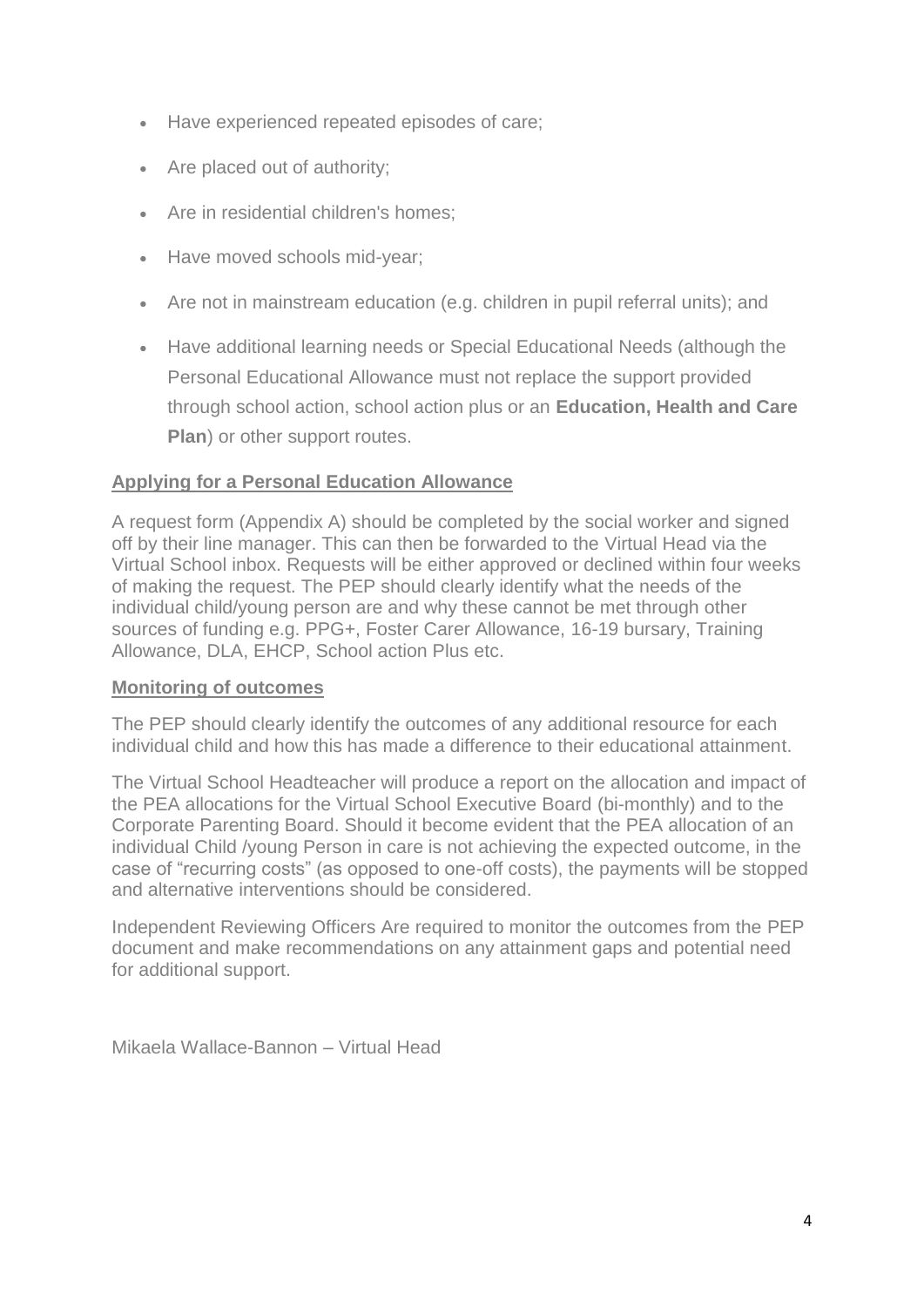### **Appendix A**

| <b>Child/Young Person's details</b> |  |  |
|-------------------------------------|--|--|
| <b>Name</b>                         |  |  |
| <b>Surname</b>                      |  |  |
| Date of Birth                       |  |  |
| <b>Address</b>                      |  |  |
| <b>Contact details</b>              |  |  |

| Date of last PEP completed         |  |
|------------------------------------|--|
| Name of School/Education Provision |  |

| <b>Legal Status</b> |  |
|---------------------|--|

**Summary of the child/ young persons assessed need**